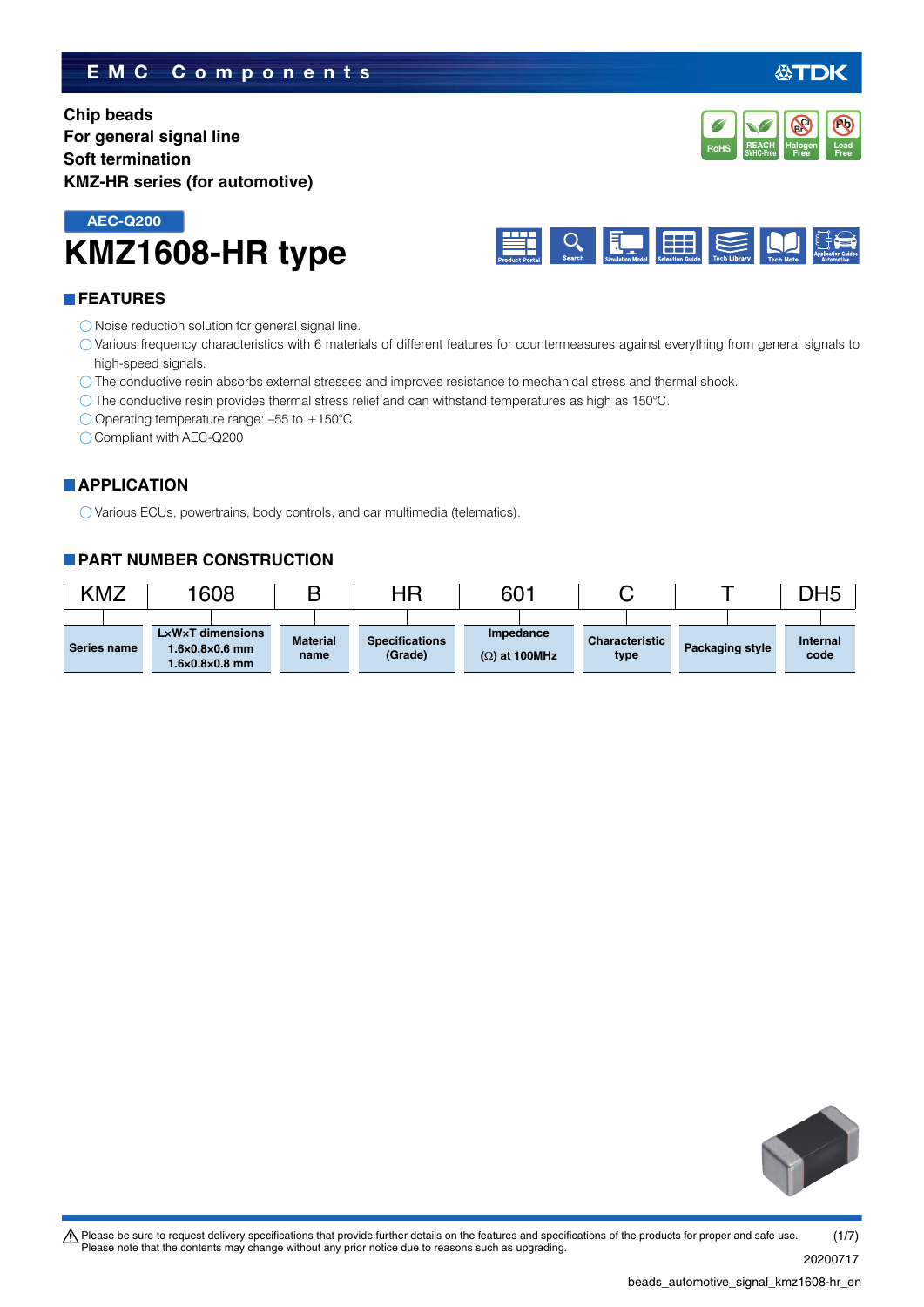## **CHARACTERISTICS SPECIFICATION TABLE**

| Impedance  |                  | <b>DC</b> resistance | <b>Rated current</b> | <b>Thickness T</b> | Part No.           |
|------------|------------------|----------------------|----------------------|--------------------|--------------------|
| [100MHz]   |                  |                      |                      |                    |                    |
| $(\Omega)$ | <b>Tolerance</b> | $(\Omega)$ max.      | $(mA)$ max.          | (mm)               |                    |
| 600        | ±25%             | 0.4                  | 500                  | 0.6                | KMZ1608BHR601CTDH5 |
| 1000       | ±25%             | 0.6                  | 300                  | 0.8                | KMZ1608BHR102CTD25 |
| 60         | ±25%             | 0.1                  | 800                  | 0.8                | KMZ1608RHR600ATD25 |
| 120        | ±25%             | 0.18                 | 500                  | 0.8                | KMZ1608RHR121ATD25 |
| 600        | ±25%             | 0.4                  | 500                  | 0.8                | KMZ1608RHR601ATD25 |
| 1000       | ±25%             | 0.5                  | 400                  | 0.8                | KMZ1608RHR102ATD25 |
| 120        | ±25%             | 0.15                 | 500                  | 0.8                | KMZ1608SHR121ATD25 |
| 600        | ±25%             | 0.35                 | 500                  | 0.8                | KMZ1608SHR601ATD25 |
| 1000       | ±25%             | 0.5                  | 400                  | 0.8                | KMZ1608SHR102ATD25 |
| 60         | ±25%             | 0.15                 | 500                  | 0.8                | KMZ1608YHR600BTD25 |
| 120        | ±25%             | 0.2                  | 500                  | 0.8                | KMZ1608YHR121BTD25 |
| 300        | ±25%             | 0.3                  | 500                  | 0.8                | KMZ1608YHR301BTD25 |
| 600        | ±25%             | 0.4                  | 500                  | 0.8                | KMZ1608YHR601BTD25 |
| 1000       | ±25%             | 0.5                  | 400                  | 0.8                | KMZ1608YHR102BTD25 |
| 1500       | ±25%             | 0.6                  | 300                  | 0.8                | KMZ1608YHR152BTD25 |
| 2500       | ±25%             | 0.8                  | 200                  | 0.8                | KMZ1608AHR252BTD25 |
| 50         | ±25%             | 0.25                 | 500                  | 0.6                | KMZ1608DHR500CTDH5 |
| 120        | ±25%             | 0.3                  | 400                  | 0.6                | KMZ1608DHR121CTDH5 |
| 240        | ±25%             | 0.6                  | 300                  | 0.8                | KMZ1608DHR241CTD25 |

\* Please refer to the graph of rated current vs. temperature characteristics (derating) about the rating current at 125°C or more in temperature of the product.

### Measurement equipment

| Measurement item | Product No.   | Manufacturer          |
|------------------|---------------|-----------------------|
| Impedance        | E4991A+16192A | Keysight Technologies |
| DC resistance    | Type-7556     | Yokogawa              |
| .                |               |                       |

\* Equivalent measurement equipment may be used.

### Rated current vs. temperature characteristics (derating)



Please be sure to request delivery specifications that provide further details on the features and specifications of the products for proper and safe use.<br>Please note that the contents may change without any prior notice d (2/7)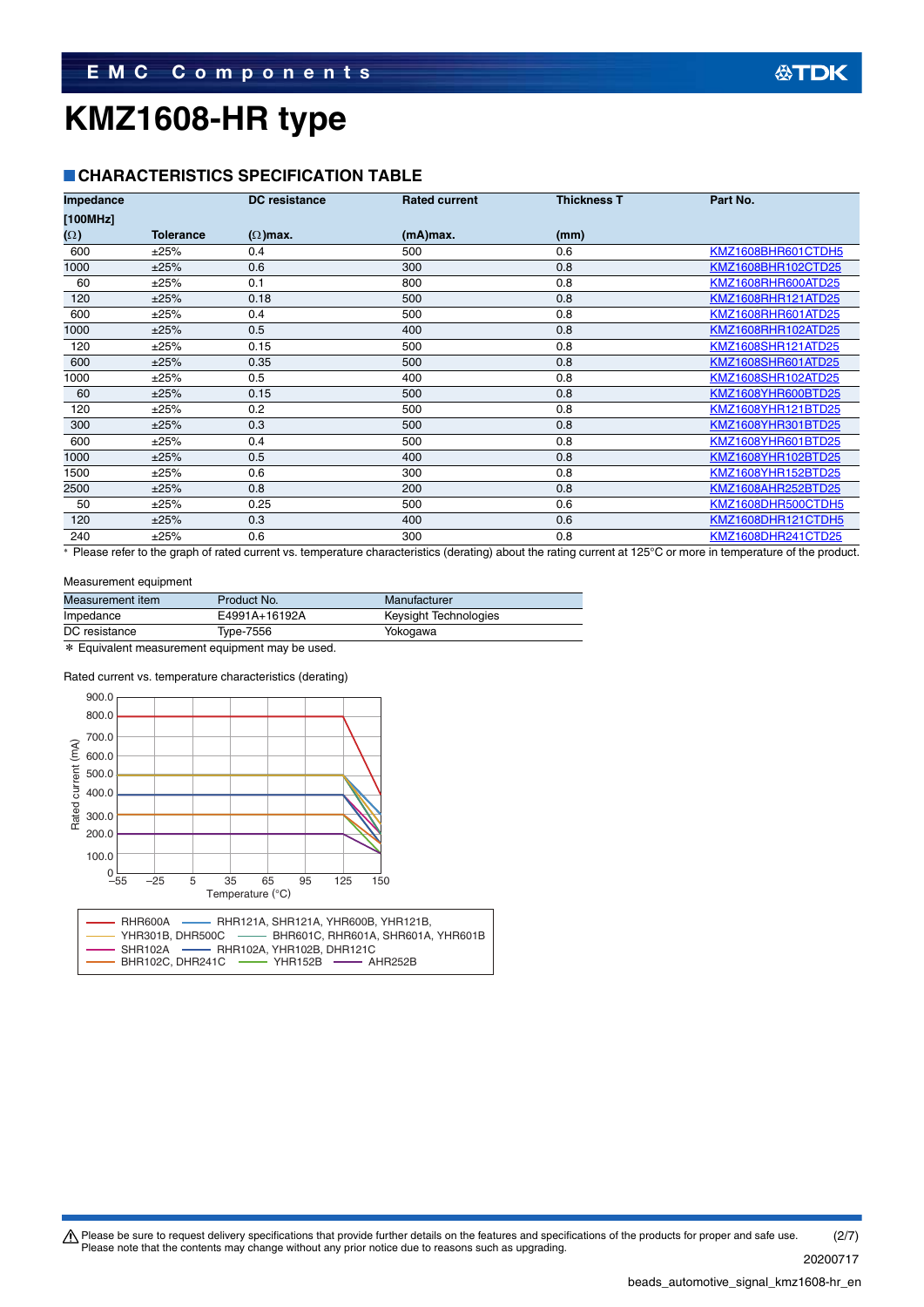## **Z VS. FREQUENCY CHARACTERISTICS (BY SERIES)**

KMZ1608BHR601







100

 $\overline{0}$ 

300

400

200

500

700

600

Impedance (Ω)

Impedance (2)



10 100 1000 10000

Frequency (MHz)

KMZ1608BHR102C



100

 $\mathsf{C}$ 

200

300

500

400

600 700

Impedance (Ω)

Impedance (2)

1200

1000 1100

> 800 900



10 100 1000 10000

KMZ1608RHR600A

Frequency (MHz)

KMZ1608RHR601A KMZ1608RHR121A

KMZ1608RHR102A



Please be sure to request delivery specifications that provide further details on the features and specifications of the products for proper and safe use.<br>Please note that the contents may change without any prior notice d (3/7)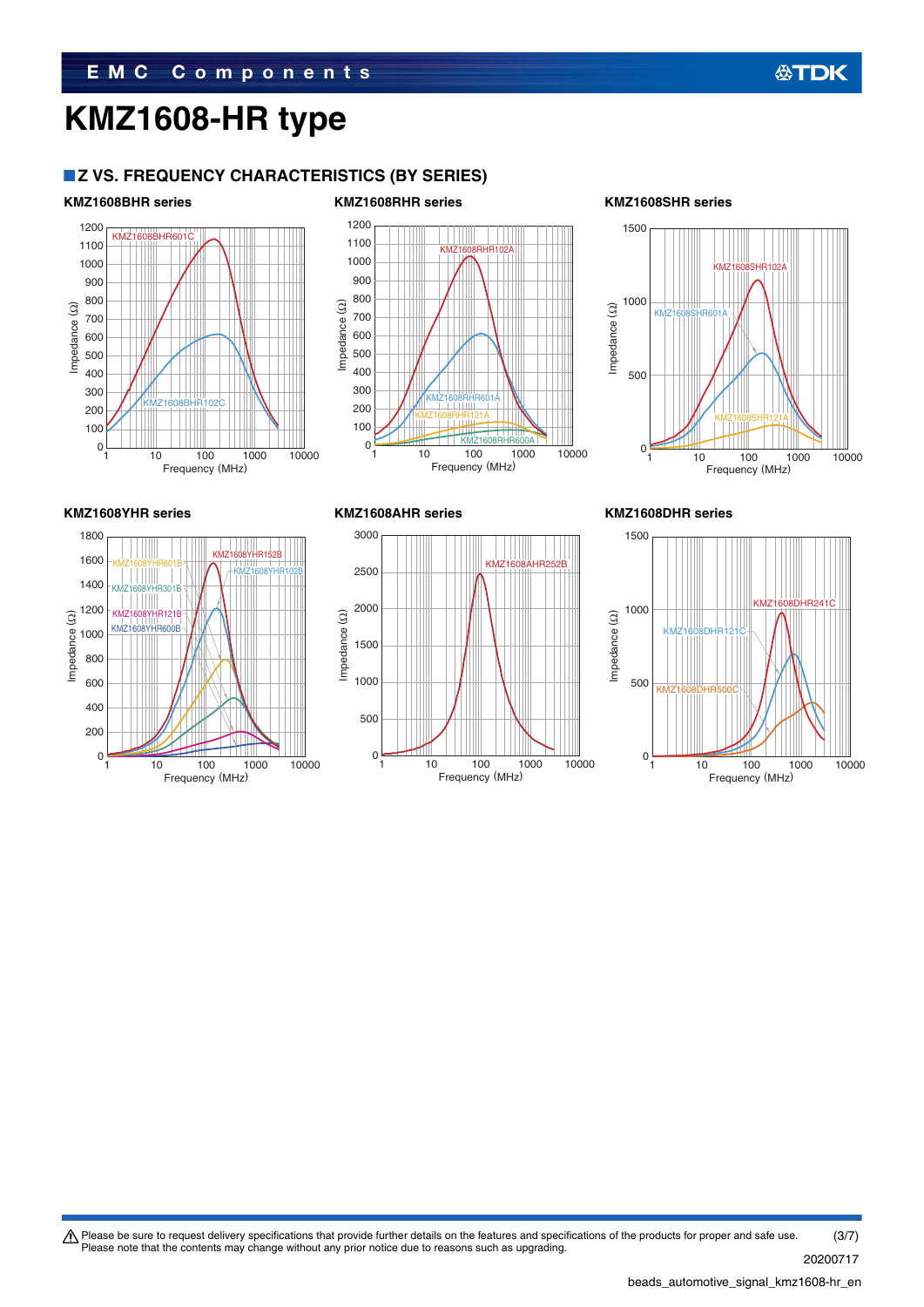### **Z, X, R VS. FREQUENCY CHARACTERISTICS**

### **KMZ1608BHR601CTDH5 KMZ1608BHR102CTD25 KMZ1608RHR600ATD25**









### **KMZ1608RHR121ATD25 KMZ1608RHR601ATD25 KMZ1608RHR102ATD25**



### **KMZ1608SHR121ATD25 KMZ1608SHR601ATD25 KMZ1608SHR102ATD25**













 $\bigwedge$  Please be sure to request delivery specifications that provide further details on the features and specifications of the products for proper and safe use.

Please note that the contents may change without any prior notice due to reasons such as upgrading.





### **KMZ1608YHR600BTD25 KMZ1608YHR121BTD25 KMZ1608YHR301BTD25**



### **KMZ1608YHR601BTD25 KMZ1608YHR102BTD25 KMZ1608YHR152BTD25**



beads\_automotive\_signal\_kmz1608-hr\_en.

20200717 (4/7)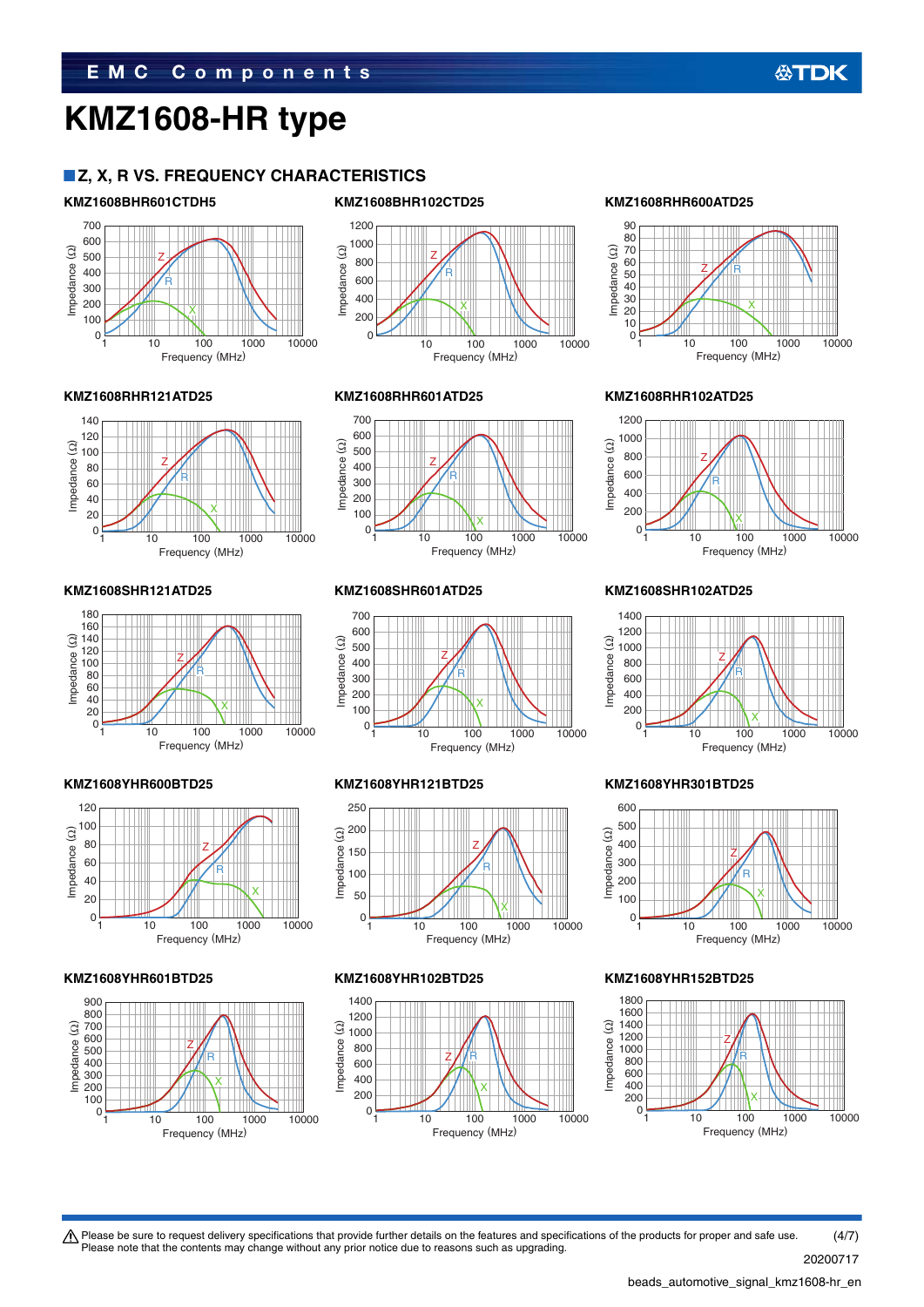## **Z, X, R VS. FREQUENCY CHARACTERISTICS**

Z

### **KMZ1608AHR252BTD25 KMZ1608DHR500CTDH5 KMZ1608DHR121CTDH5**





**公TDK** 

### **KMZ1608DHR241CTD25**

0

Impedance (Ω)

Impedance (Ω)



R/IIIX

Frequency (MHz)

Please be sure to request delivery specifications that provide further details on the features and specifications of the products for proper and safe use.<br>Please note that the contents may change without any prior notice d (5/7)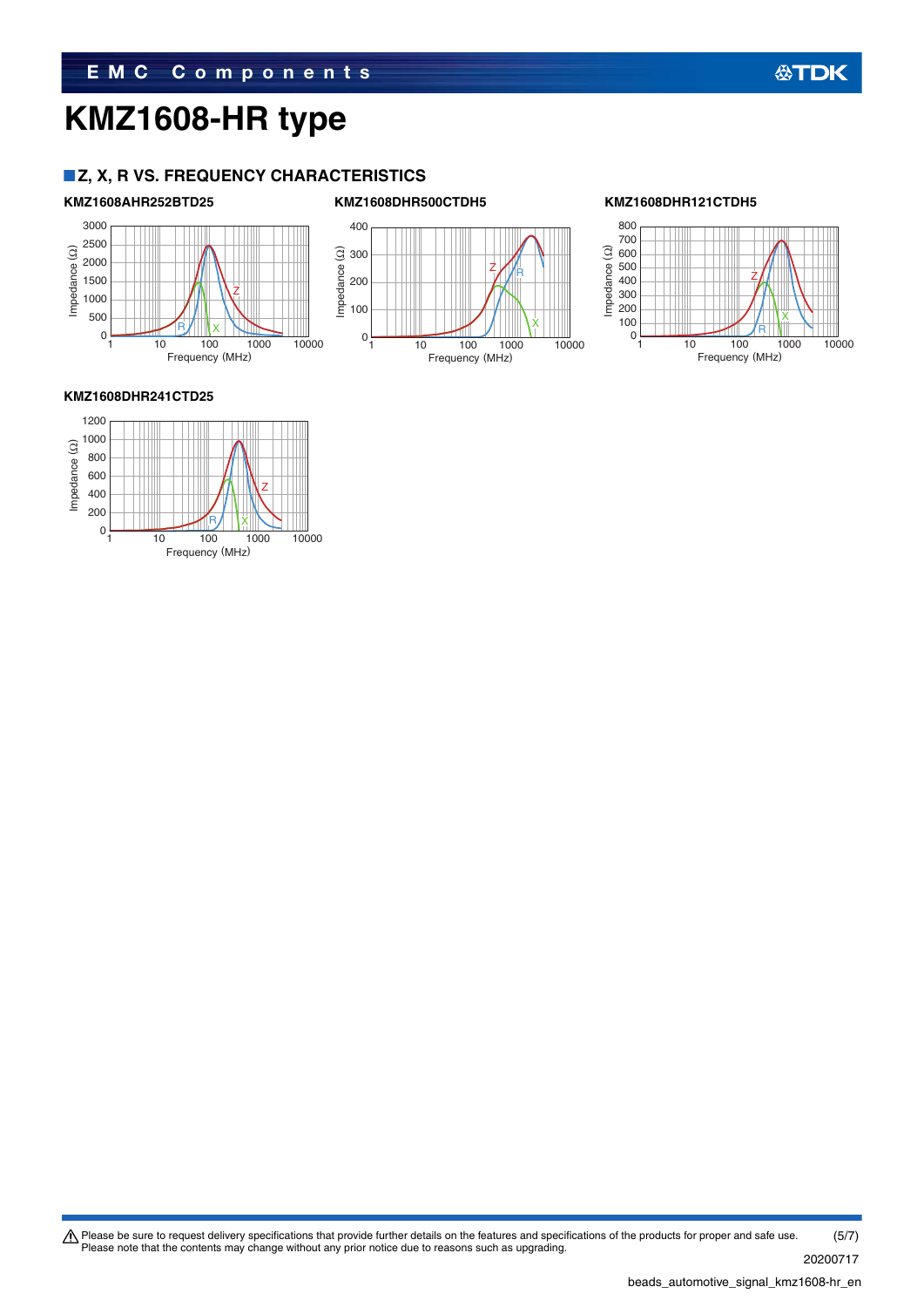## **SHAPE & DIMENSIONS**



**RECOMMENDED LAND PATTERN** 

0.6 0.8 0.6

Dimensions in mm

## **PACKAGING STYLE**



Dimensions in mm

### **TAPE DIMENSIONS**



Dimensions in mm

| <b>KMZ1608-HR</b> |  | ax. |
|-------------------|--|-----|



Dimensions in mm

### **PACKAGE QUANTITY**

Package quantity **4,000 pcs/reel** 

# **TEMPERATURE RANGE, INDIVIDUAL WEIGHT**

| Type          | <b>Operating</b><br>temperature<br>range | <b>Storage</b><br>temperature<br>range* | <b>Individual</b><br>weight |
|---------------|------------------------------------------|-----------------------------------------|-----------------------------|
| t=0.6mm (DH5) | $-55$ to $+150$ °C                       | $-55$ to +150 °C                        | 3 mg                        |
| t=0.8mm (D25) | $-55$ to $+150$ °C                       | $-55$ to +150 °C                        | 4 mg                        |
| $\sim$ $\sim$ |                                          |                                         |                             |

The storage temperature range is for after the assembly.

### **RECOMMENDED REFLOW PROFILE**

Dimensions in mm

0.8



 $\bigwedge$  Please be sure to request delivery specifications that provide further details on the features and specifications of the products for proper and safe use. Please note that the contents may change without any prior notice due to reasons such as upgrading. (6/7)